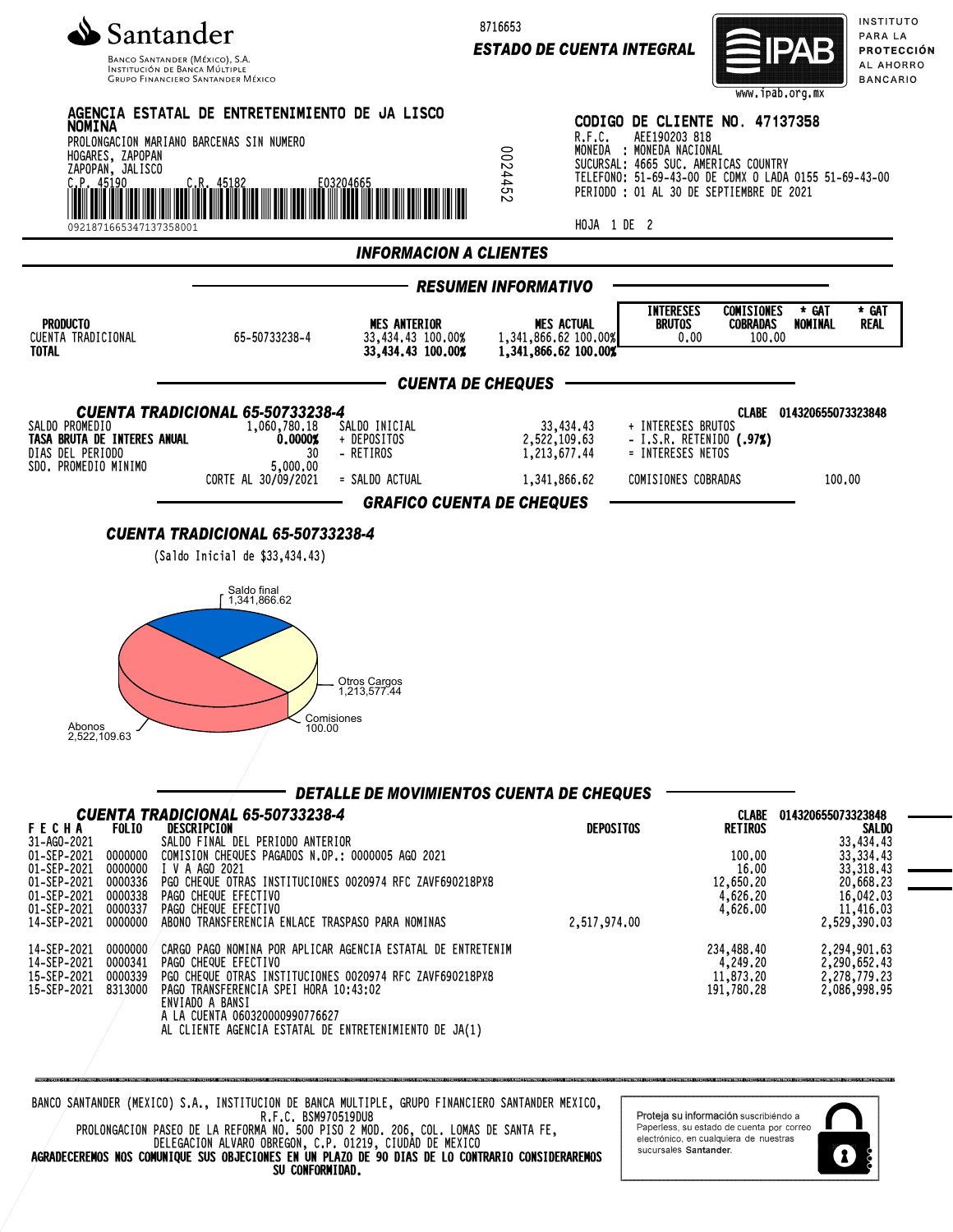

# *ESTADO DE CUENTA INTEGRAL*



**INSTITUCIÓN DE BANCA MÚLTIPLE**<br>INSTITUCIÓN DE BANCA MÚLTIPLE<br>GRUPO FINANCIERO SANTANDER MÉXICO

| <b>FECHA</b>                                                                                                                                                                                      | <b>FOLIO</b>                                        | DESCRIPCION                                                                                                                                                                                                                                                                                                                                                                                                   | <b>DEPOSITOS</b> | <b>RETIROS</b>                                                | <b>SALDO</b>                                                                 |
|---------------------------------------------------------------------------------------------------------------------------------------------------------------------------------------------------|-----------------------------------------------------|---------------------------------------------------------------------------------------------------------------------------------------------------------------------------------------------------------------------------------------------------------------------------------------------------------------------------------------------------------------------------------------------------------------|------------------|---------------------------------------------------------------|------------------------------------------------------------------------------|
| 15-SEP-2021                                                                                                                                                                                       | 8313002                                             | (1) DATO NO VERIFICADO POR ESTA INSTITUCION<br>CLAVE DE RASTREO 2021091540014 BET0000483130000<br>REF 8313000<br>CONCEPTO PENSIONES 1RA Q SEP 21<br>PAGO TRANSFERENCIA SPEI HORA 10:43:02<br>ENVIADO A BANAMEX<br>A LA CUENTA 002180087005319970<br>AL CLIENTE BANAMEX FIDEICOMISO SEDAR (1)<br>(1) DATO NO VERIFICADO POR ESTA INSTITUCION<br>ČLÁVE DE RASTREO 2021091540014 BET0000483130020<br>REF 8313002 |                  | 8,510.98                                                      | 2,078,487.97                                                                 |
| 17-SEP-2021<br>17-SEP-2021<br>17-SEP-2021<br>22-SEP-2021                                                                                                                                          | 0000340<br>0000000<br>0000000<br>0000000            | CONCEPTO 75583<br>PAGO CHEQUE EFECTIVO<br>CGO IMPTO FED TRANSF ELECT 04212WPK040032453461<br>APORT LINEA CAPTURA INTERNET 065502503839<br>ABONO TRANSFERENCIA ENLACE TRASPASO A NOMINA                                                                                                                                                                                                                        | 4,135.63         | 4,249.20<br>169,821.00<br>42,033.58                           | 2,074,238.77<br>1,904,417.77<br>1,862,384.19<br>1,866,519.82                 |
| 28-SEP-2021                                                                                                                                                                                       | 6363890                                             | PAGO TRANSFERENCIA SPEI HORA 13:29:59<br>ENVIADO A BBVA BANCOMER<br>A LA CUENTA 012320001090879235<br>AL CLIENTE TOKA INTERNACIONAL SAPI DE CV (1)<br>(1) DATO NO VERIFICADO POR ESTA INSTITUCIÓN<br>CLAVE DE RASTREO 2021092840014 BET0000463638900<br>REF 6363890<br>CONCEPTO 12660                                                                                                                         |                  | 45,893.01                                                     | 1,820,626.81                                                                 |
| 29-SEP-2021<br>29-SEP-2021<br>29-SEP-2021<br>30-SEP-2021<br>30-SEP-2021                                                                                                                           | 0000000<br>0000344<br>0000343<br>0000342<br>1722466 | CARGO PAGO NOMINA POR APLICAR AGENCIA ESTATAL DE ENTRETENIM<br>PAGO CHEQUE EFECTIVO<br>PAGO CHEQUE EFECTIVO<br>PGO CHEQUE OTRAS INSTITUCIONES 0020974 RFC ZAVF690218PX8<br>PAGO TRANSFERENCIA SPEI HORA 13:54:30<br>ENVIADO A BANSI<br>A LA CUENTA 060320000990776627<br>AL CLIENTE AGENCIA ESTATAL DE ENTRETENIMIENTO DE JA(1)                                                                               |                  | 257,539.00<br>4,626.20<br>4,626.20<br>12,650.20<br>190,807.61 | 1,563,087.81<br>1,558,461.61<br>1,553,835.41<br>1,541,185.21<br>1,350,377.60 |
| 30-SEP-2021 1722489                                                                                                                                                                               |                                                     | (1) DATO NO VERIFICADO POR ESTA INSTITUCION<br>ČLÁVE DE RASTREO 2021093040014 BET0000417224660<br>REF 1722466<br>CONCEPTO PENSIONES 2DA Q SEP 21<br>PAGO TRANSFERENCIA SPEI HORA 13:54:30<br>ENVIADO A BANAMEX<br>A LA CUENTA 002180087005319970<br>AL CLIENTE BANAMEX FIDEICOMISO SEDAR (1)<br>(1) DATO NO VERIFICADO POR ESTA INSTITUCION<br>CLÁVE DE RASTREO 2021093040014 BET0000417224890                |                  | 8,510.98                                                      | 1,341,866.62                                                                 |
|                                                                                                                                                                                                   |                                                     | REF 1722489<br>CONCEPTO 75583<br><b>TOTAL</b>                                                                                                                                                                                                                                                                                                                                                                 | 2,522,109.63     | 1,213,677.44                                                  | 1,341,866.62                                                                 |
|                                                                                                                                                                                                   |                                                     |                                                                                                                                                                                                                                                                                                                                                                                                               |                  |                                                               |                                                                              |
|                                                                                                                                                                                                   |                                                     | <b>INFORMACION FISCAL</b>                                                                                                                                                                                                                                                                                                                                                                                     |                  |                                                               |                                                                              |
| <b>FOLIO INTERNO:</b><br>FECHA Y HORA DE EXPEDICION :<br>FECHA Y HORA DE CERTIFICACION :<br>REGIMEN FISCAL DEL EMISOR :<br>UNIDAD DE MEDIDA :<br><b>METODO DE PAGO :</b><br>TIPO DE COMPROBANTE : | UUID DEL TIMBRADO                                   | NUM. DE CERTIFICADO DEL EMISOR<br>BDCFE91D-FD36-43BA-99C2-E7CFDD5056BD<br>00001000000504535458<br>65507332384<br>2021-10-02T11:14:42<br>2021-10-02T11:14:43<br>601 - GENERAL DE LEY PERSONAS MORALES<br>LUGAR DE EXPEDICION DEL COMPROBANTE :<br>01219 - CIUDAD DE MEXICO<br>E48 - UNIDAD DE SERVICIO<br>PUE - PAGO EN UNA SOLA EXHIBICION.<br>INGRESO                                                        |                  | NUM. DE CERTIFICADO DEL SAT<br>00001000000505211329           |                                                                              |

# SELLO DIGITAL DEL EMISOR

Oq2SzgvnyCyHGZlMxBkMqxGcadTUMUhVXYr9WBOTdDqtRTgK6Q6gLD8yRbdtD/qJBCbYSZkmRbo3Hokquva4V0NDVjo4pdAKzEXOLeu6y8BX2N734gX+8ShCeR8xKV/VHoBII9UZMGBWoQO+f pucpAzrOFHnHrp/n0iZq1alnwPr43tZ08aXDI77bJXEjvnNcroFv6zEmmjpzvhxpDkULQ9LvUObmadBNu0lI5eAuX3CiAURSDgOj1q4PCJXLcIO8dMXyxCv4wqMpwwtQ9Wr2ZaGDUwg+oBtja IMoZN6kOgK5/pMWyX6ZwniUWoMJLT/KmO+RkHFvuoXlXxYs6ne4w==

ment te te te te te se

#### SELLO DIGITAL DEL SAT

lj/6bkdmEFKOAAz9XvpzZ/MH8xn7rU9TTgCS4REtap7jAle3lwhNB1zSgv7MPI7fj7dQPjQecng/+uTLZvJzSX2Pt3ObTYVZpuybQ8zk6Hx8QGipKOuuMWLVxM1fHCiMMjHeZIvMPntWLCsSn 8gcrxxI1A7VM4ZSaaM54OlCS601yVrnZo2FZqNM0HEH+QPmPIinXRKrITCNUExnhm5FTy/pXUAdeghvt3VVm/DEKctT76Db82ohvVSS7zbE2isOrm2qbDu++KqPMOR2uuO2plhqwY4vs8W1Fy t18JVrby3OHjBMGwV1Kh2uVVq2RDF+r19GTQJWxuPO+aEsYVXfEw==

### CADENA ORIGINAL DEL COMPLEMENTO DE CERTIFICACION DEL SAT

||1.1|BDCFE91D-FD36-43BA-99C2-E7CFDD5056BD|2021-10-02T11:14:43|INT020124V62|Oq2SzgvnyCyHGZlMxBkMqxGcadTUMUhVXYr9WBOTdDqtRTgK6Q6gLD8yRbdtD/qJBCbYS ZKMRDO3HOKQUVA4VVNUVjO4PQAKZEXULeU0Y8DXZN/34GX+8ShCeR8XKV/VHOBII9UZMGBWOQU+TPUCPAZrUFHNHrp/NU1ZQ1alNWPr43tZ08aXDI77bJXEjVNNCrOFV0ZEMMjpZVNXPDKULQ 9LvUObmadBNu0lI5eAuX3CiAURSDgOj1q4PCJXLcIO8dMXyxCv4wqMpwwtQ9Wr2ZaGDUwg+oBtjaIMoZN6kOgK5/pMWyX6ZwniUWoMJLT/KmO+RkHFvuoXlXxYs6ne4w==|00001000000505 211329||